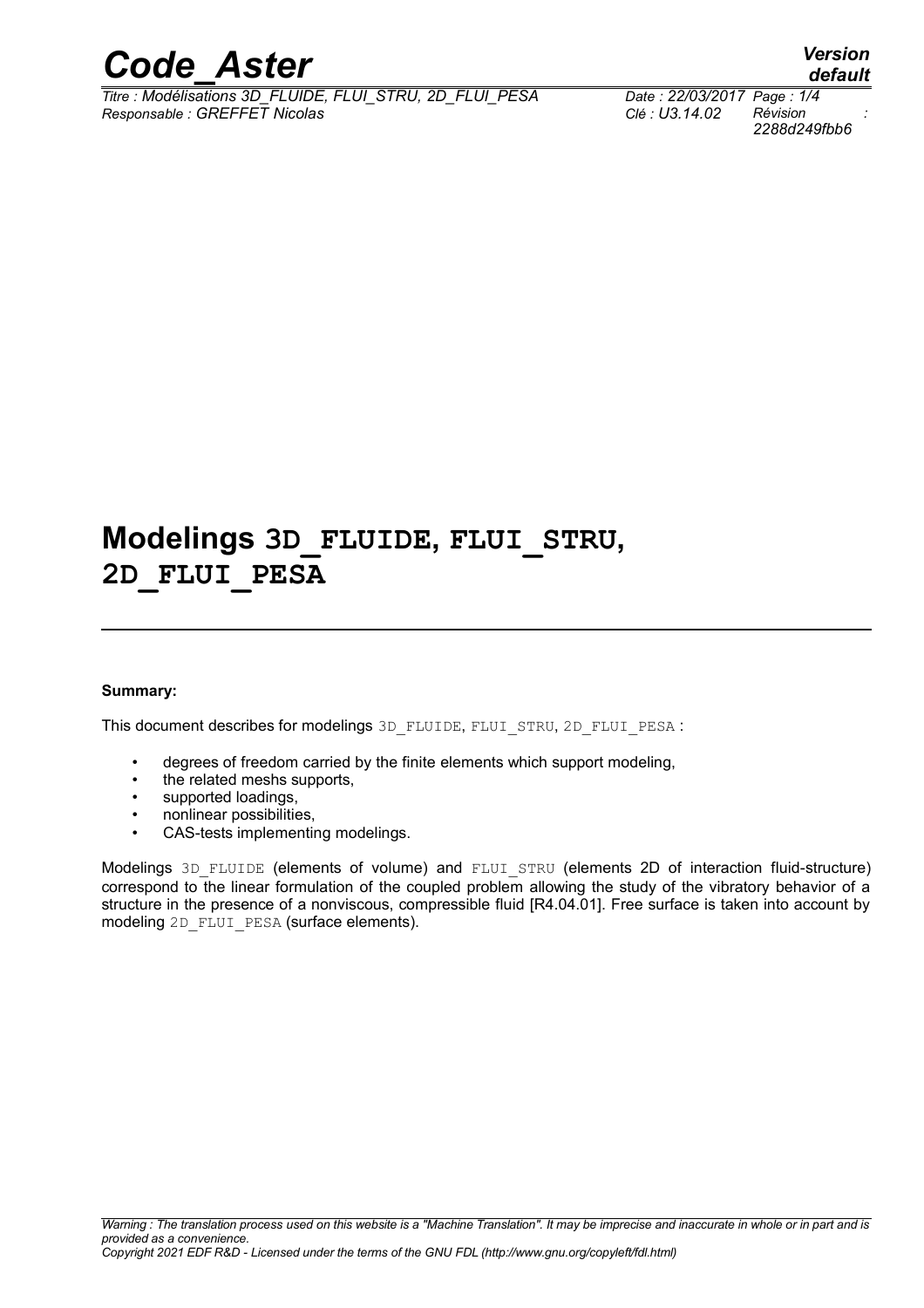# *Code\_Aster Version*

*Titre : Modélisations 3D\_FLUIDE, FLUI\_STRU, 2D\_FLUI\_PESA Date : 22/03/2017 Page : 2/4 Responsable : GREFFET Nicolas Clé : U3.14.02 Révision :*

*2288d249fbb6*

## **1 Discretization**

## **1.1 Degrees of freedom**

| <b>Finite element</b> | Degrees of freedom (with each node top)          |  |  |
|-----------------------|--------------------------------------------------|--|--|
| MEFL  (3D FLUIDE)     | NEAR: pressure                                   |  |  |
|                       | PHI: fluid potential of displacement             |  |  |
| MEFL FACE (3D FLUIDE) | PHI: fluid potential of displacement             |  |  |
| MEFS  (FLUI STRU)     | DX, DY, DZ: components of structure displacement |  |  |
|                       | PHI: fluid potential of displacement             |  |  |
| MEFP FACE             | DZ: deflection of free surface                   |  |  |
| (2D FLUI PESA)        | PHI: fluid potential of displacement             |  |  |

## **1.2 Mesh support of the matrices of rigidity**

| <b>Modeling</b> | Mesh              | <b>Finite element</b> | <b>Remarks</b> |
|-----------------|-------------------|-----------------------|----------------|
| 3D FLUIDE       | TETRA4            | MEFL TETRA4           |                |
|                 | TETRA10           | MEFL TETRA10          |                |
|                 | PENTA6            | MEFL PENTA6           |                |
|                 | PENTA15           | MEFL PENTA15          |                |
|                 | HEXA8             | MEFL HEXA8            |                |
|                 | HEXA20            | MEFL HEXA20           |                |
|                 | HEXA27            | MEFL HEXA27           |                |
| FLUI STRU       | TRIA3             | MEFS FACE3            |                |
|                 | TRIA6             | MEFS FACE6            |                |
|                 | OUAD4             | MEFS FACE4            |                |
|                 | OUAD <sub>8</sub> | MEFS FACE8            |                |
|                 | OUAD9             | MEFS FACE9            |                |
| 2D FLUI PESA    | TRIA3             | MEFP FACE3            |                |
|                 | TRIA6             | MEFP FACE6            |                |
|                 | OUAD4             | MEFP FACE4            |                |
|                 | OUAD <sub>8</sub> | MEFP FACE8            |                |
|                 | OUAD9             | MEFP FACE9            |                |

#### **Notice 1:**

**Coupling with a structure with a grid in elements**  $COQUE$  3D force to net the interface fluid*structure with elements QUAD8 (and not QUAD9 ). The fluid massive field is thus with a grid in HEXA20 (and not HEXA27 ). Indeed, the coupling fluid-structure is only done on the degrees of freedom of displacement, for the solid.*

#### **Notice 2:**

*It is imperative that the normal external with the fluid field is always directed in the same direction. It is strongly advised to keep the convention of orientation of the structure towards the fluid for all modelings of interface fluid-structure, in particular*  $FLUI$  $STRU$ *.*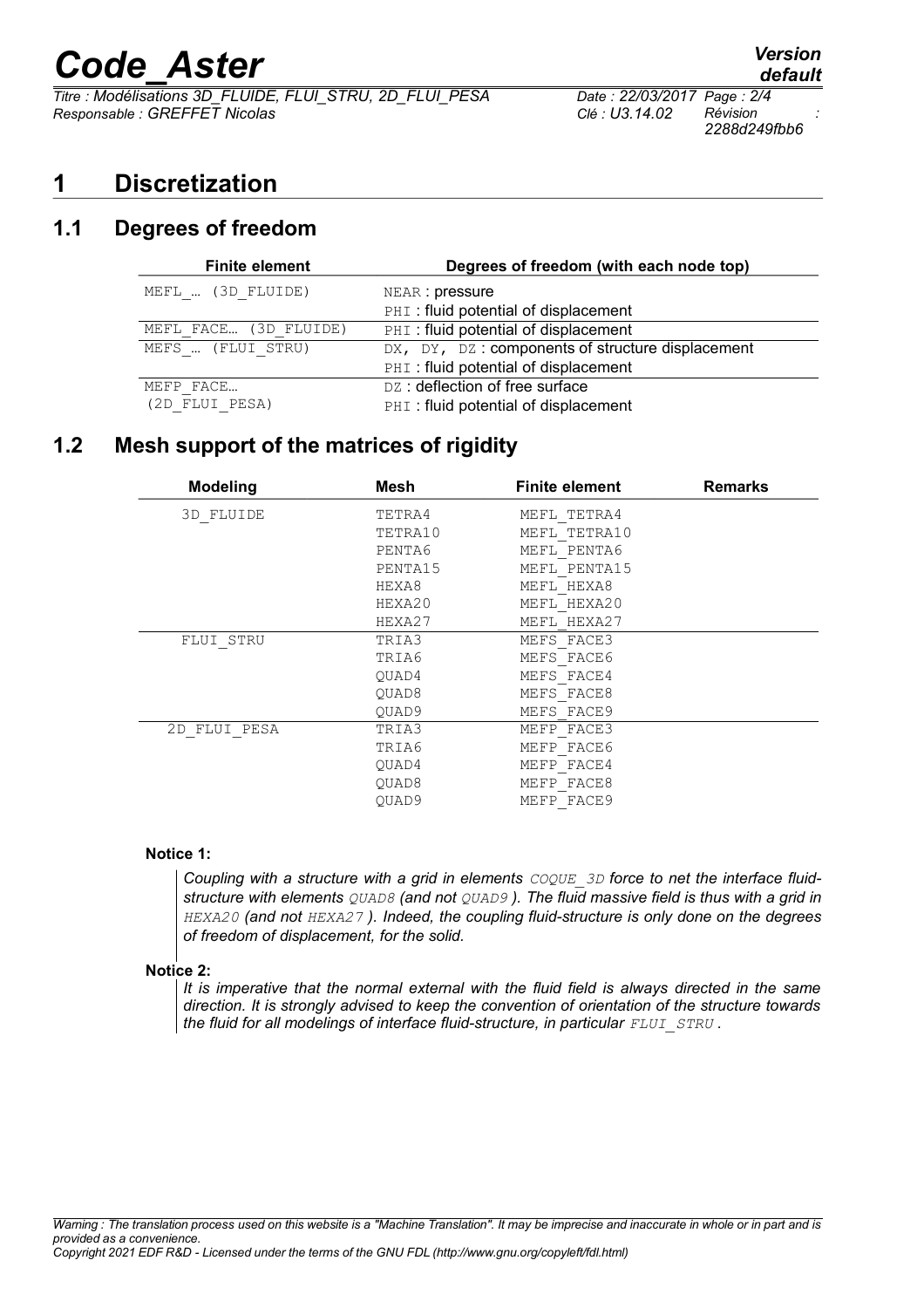# *Code\_Aster Version*

*Titre : Modélisations 3D\_FLUIDE, FLUI\_STRU, 2D\_FLUI\_PESA Date : 22/03/2017 Page : 3/4 Responsable : GREFFET Nicolas Clé : U3.14.02 Révision :*

*2288d249fbb6*

## **1.3 Mesh support of the loadings**

| <b>Modeling</b> | Mesh  | <b>Finite element</b> | <b>Remarks</b> |
|-----------------|-------|-----------------------|----------------|
| 3D FLUIDE       | TRIA3 | MEFL FACE3            |                |
|                 | TRIA6 | MEFL FACE6            |                |
|                 | OUAD4 | MEFL FACE4            |                |
|                 | OUAD8 | MEFL FACE8            |                |
|                 | OUAD9 | MEFL FACE9            |                |
| 2D FLUI PESA    | TRIA3 | MEFP FACE3            |                |
|                 | TRIA6 | MEFP FACE6            |                |
|                 | OUAD4 | MEFP FACE4            |                |
|                 | OUAD8 | MEFP FACE8            |                |
|                 | OUAD9 | MEFP FACE9            |                |

## **2 Supported loadings**

Loadings available are following:

#### **GRAVITY**

Allows to apply a loading of type gravity. Supported modeling: 2D\_FLUI\_PESA

#### **VITE\_FACE**

Allows to specify the field speed vibratory imposed in loading on elements of border. Supported modeling: 3D\_FLUIDE

#### **IMPE\_FACE**

Allows to specify the map of impedance imposed in boundary condition on elements of border. Supported modeling: 3D\_FLUIDE

#### **ONDE\_FLUI**

Allows to apply an amplitude of pressure of sinusoidal incidental wave arriving normally at a face. Supported modeling: 3D\_FLUIDE

## **3 Non-linear possibilities**

#### **3.1 Laws of behaviors**

The only relation of behavior available in DYNA NON LINE, for modeling FLUI STRU under BEHAVIOR IS RELATION 'ELAS' (Cf [U4.51.11]).

### **3.2 Deformations**

Only linearized deformations keyword 'SMALL' under DEFORMATION are available in the relations of behavior (cf [U4.51.11]).

*default*